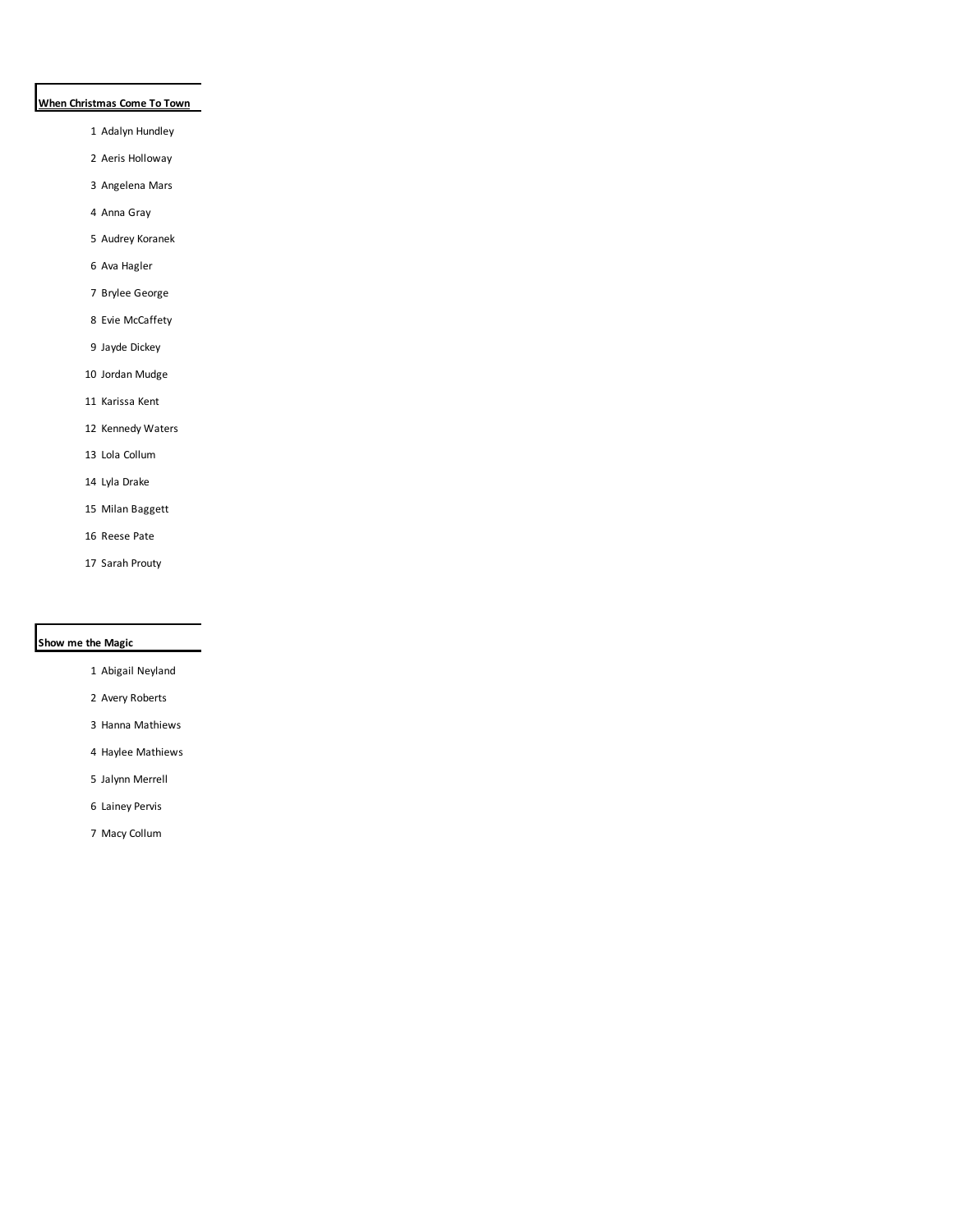## **Christmas Toys, Cyril Nikitin**

- Ava Ingalla
- Braylen O'Brien
- Brooklyn Ellis
- Charlotte Chaney
- Cheyenne Millican
- 6 Emma Gerhardt-Cam
- Isabelle Santibanz
- Jessa Merrell
- Jillian Koranek
- Julia Cao
- Lelani Moreno
- Lillian Calhoun
- Lucy Smithson
- Maddison Rasberry
- Maddy Marti
- Maizee Vodehnal
- Nora Payne
- Olivia Wood
- Taylor Mudge

# **Christmas Time, Cyril Nikitin**

- Abigail Neyland
- Addie Norris
- Ashley Westbay
- Ava Nino
- Ellazae Morris
- Haylee Mathiews
- Issa Ernst
- Jayna Norris
- Lilly Looney
- Macy Collum
- Peyton Nichols
- Rikki Rudometkin
- Savanna Valles
- Sierra Gregory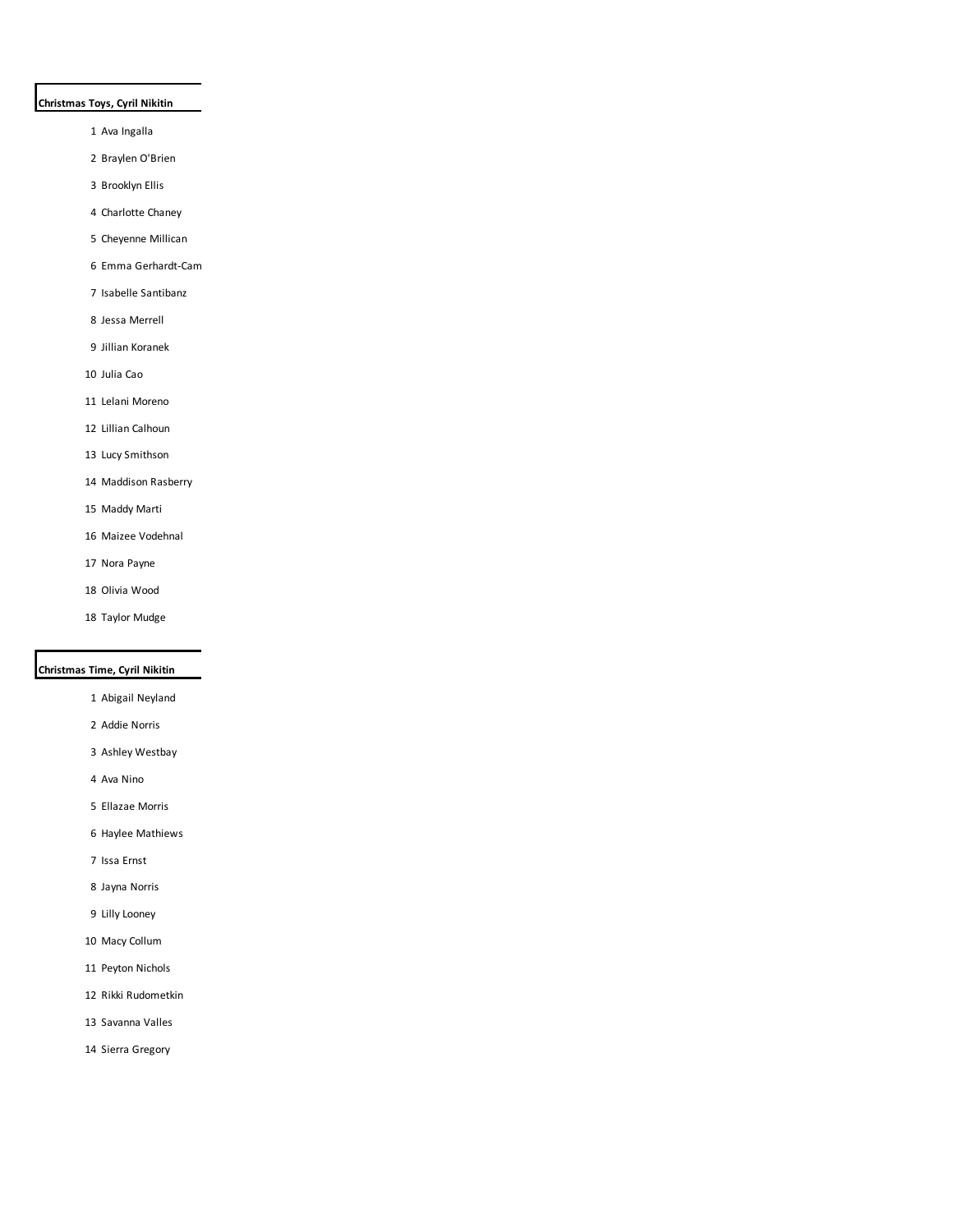## **Sparklejollytwinkejingley**

- Allie Hernandez
- Angelena Mars
- Benny Rodriguez
- Celia Moreno
- Madison Foster
- Ryleigh Grimsley

## **Little Santas**

- Addison Tatum
- Annabell Hernandez
- Aubrey Whatley
- Charlotte Dixon
- Ellie Fritsch
- Evelyn Gandy
- Everly Shotwell
- Kenzie Hill
- Kerrigan Bender
- Madeline Koranek
- Madilyn Smith
- Miriam Brookins
- Scarlett White
- Sophia Gospodnetic
- Victoria Moreno
- Vivian Nunez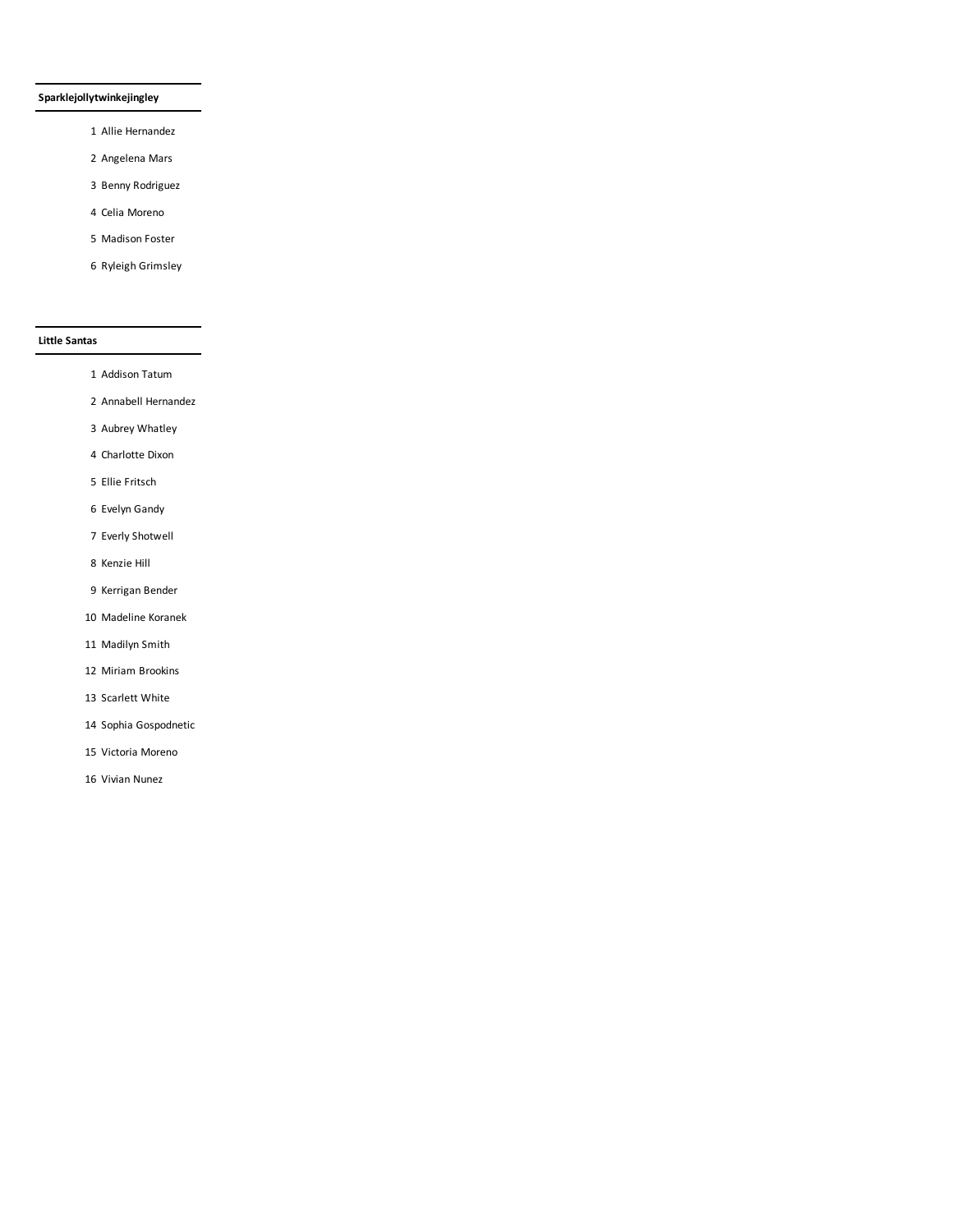## **Hot Chocolate Anyone?**

- Ella Milan Baggett
- Liliann Calhoun
- Charlotte Chaney
- Lola Collum
- Paislee Dockery
- Madison Foster
- Brylee George
- Anna Gray
- Ryleigh Grimsley
- Aeris Holloway
- 11 Lynnady Huery
- Adalyn Hundley
- Karissa Kent
- Angelena Mars
- Jordan Mudge
- Nora Payne
- Maddison Rasbeary

#### **Carol of The Bells**

- Lilly Looney
- Hannah Mathiews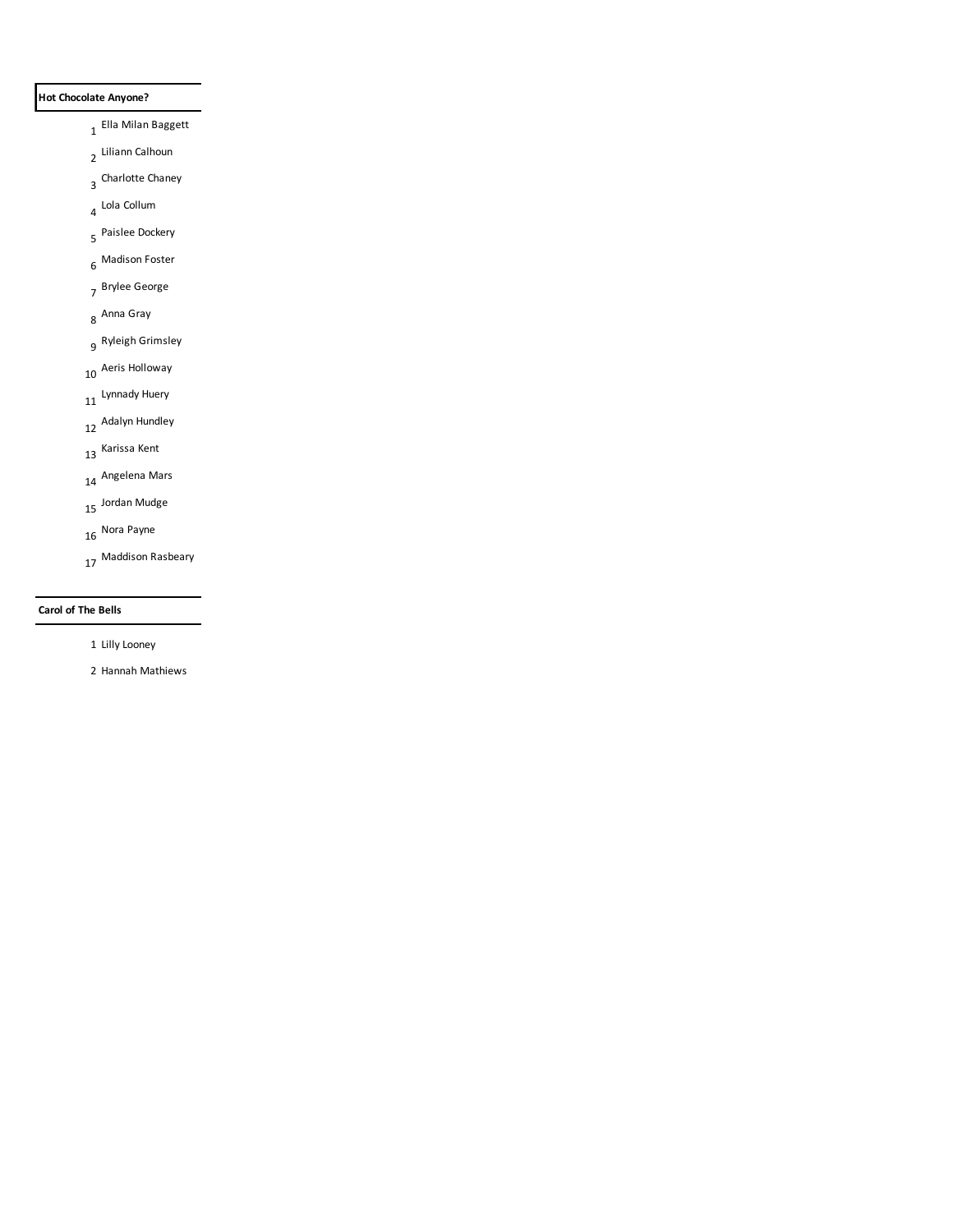#### **Angels**

- Addison Tatum
- Adeline Cleveland
- Annabell Hernandez
- Aubrey Whatley
- Charlotte Dixon
- Ellie Fritsch
- Evelyn Gandy
- Everly Shotwell
- Kenzie Hill
- Kerrigan Bender
- Madeleine Koranek
- Madilyn Smith
- Miriam Brookins
- Scarlett White
- Sophia Gospodnetic
- Victoria Moreno
- Vivian Nunez

#### **Snowman**

- Brooklyn Ellis
- Cheyenne Millican
- Evvie McCaffety
- Isabelle Santibanz
- Jessa Merrell
- Jillian Koranek
- Julia Cao
- Lelani Moreno
- Lynnady Huery
- Maddy Marti
- Reese Pate
- Taylor Mudge
- Tessa Jenke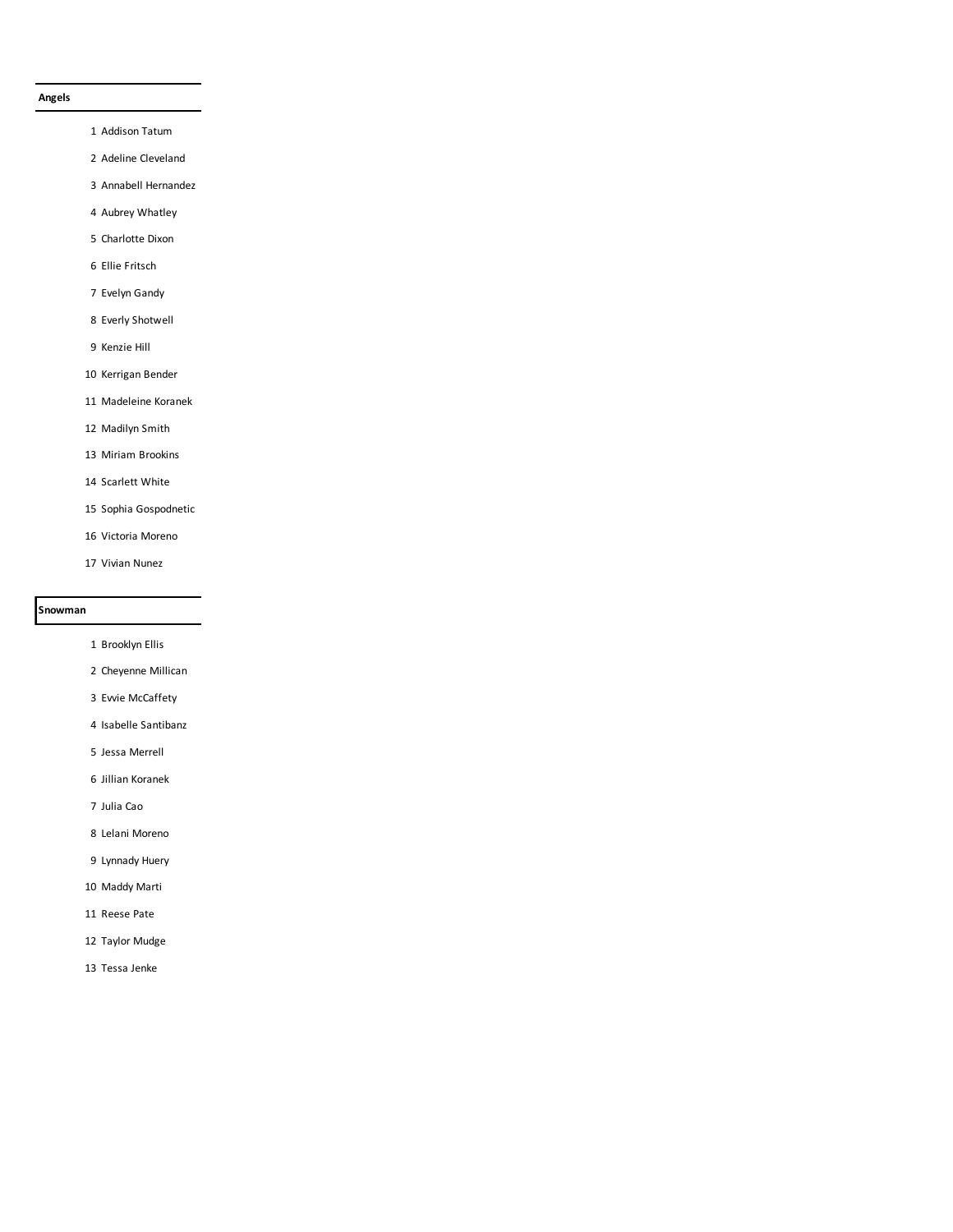## **Star of Wonder**

- Addie Norris
- Ava Nino
- Avery Roberts
- Issa Ernt
- Jayna Norris
- Lainey Pervis
- Macy Collum
- Rikki Rudometkin

# **Mary Did You Know**

- Brylee George
- Anna Gray
- Ryleigh Grimsley
- Adalyn Hundley
- Angelena Mars
- Jordan Mudge
- Nora Payne
- Ashley Westbay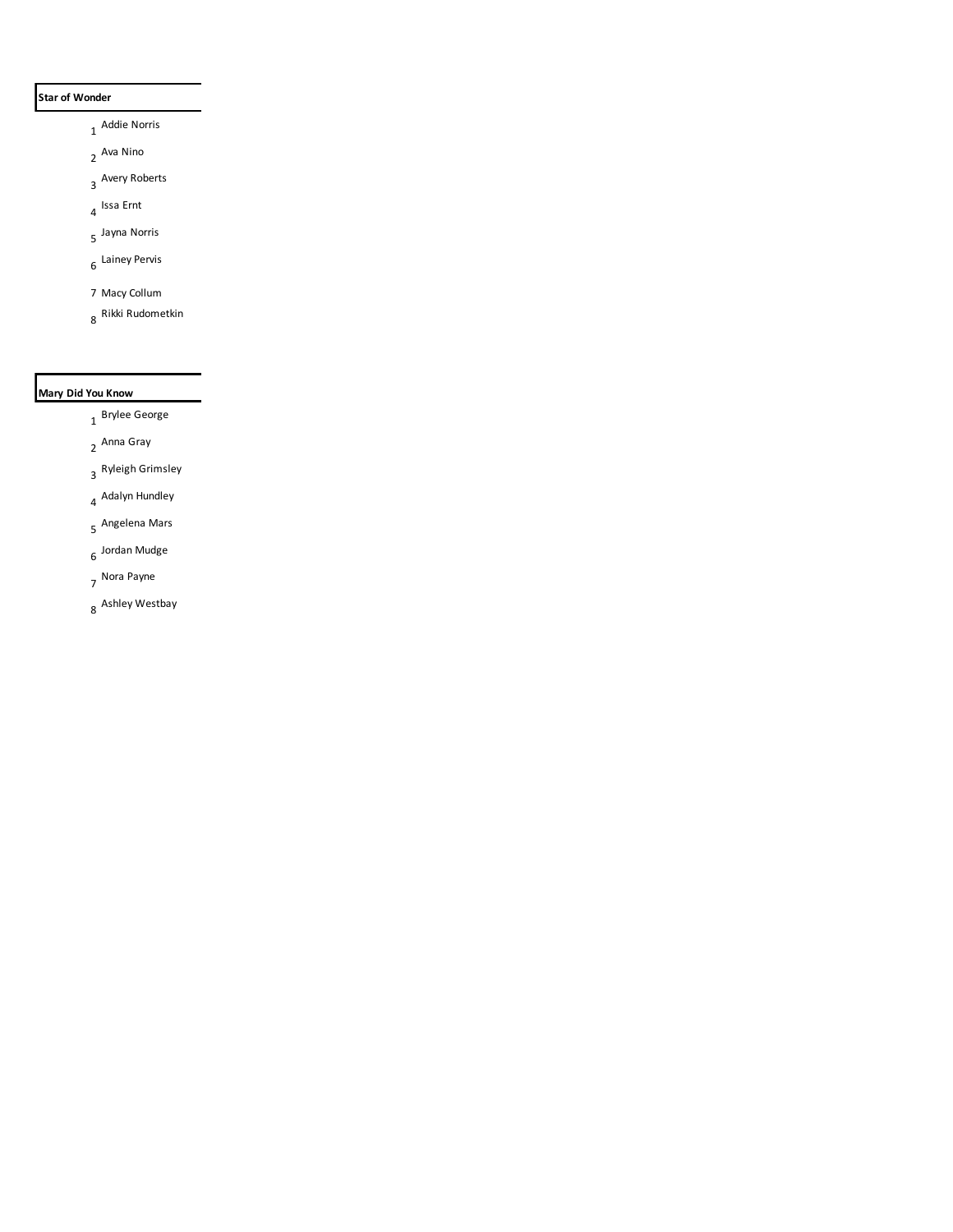## **Sleigh Ride**

- Aeris Holloway
- Allie Hernandez
- Ashley Westbay
- Audrey Koranek
- Ava Hagler
- Ava Nino
- Avery Roberts
- Benny Rodriguez
- Ellazae Morris
- Faith Tackett
- Hannah Mathiews
- Haylee Mathiews
- Jalynn Merrell
- Jayde Dickey
- Jayna Norris
- Karissa Kent
- Kennedy Waters
- Lilly Looney
- Lyla Drake
- Macy Collum
- Madison Foster
- Olivia Wood
- Paislee Dockery
- Peyton Nichols
- Rikki Rudometkin
- Savanna Valles
- Sierra Gregory

## **Reindeer Magic**

- Ava Ingalla
- Braylen O'Brien
- 3 Emma Gerhardt-Cam
- Faith Tackett
- Lucy Smithson
- Maizee Vodehnal
- Olivia Wood